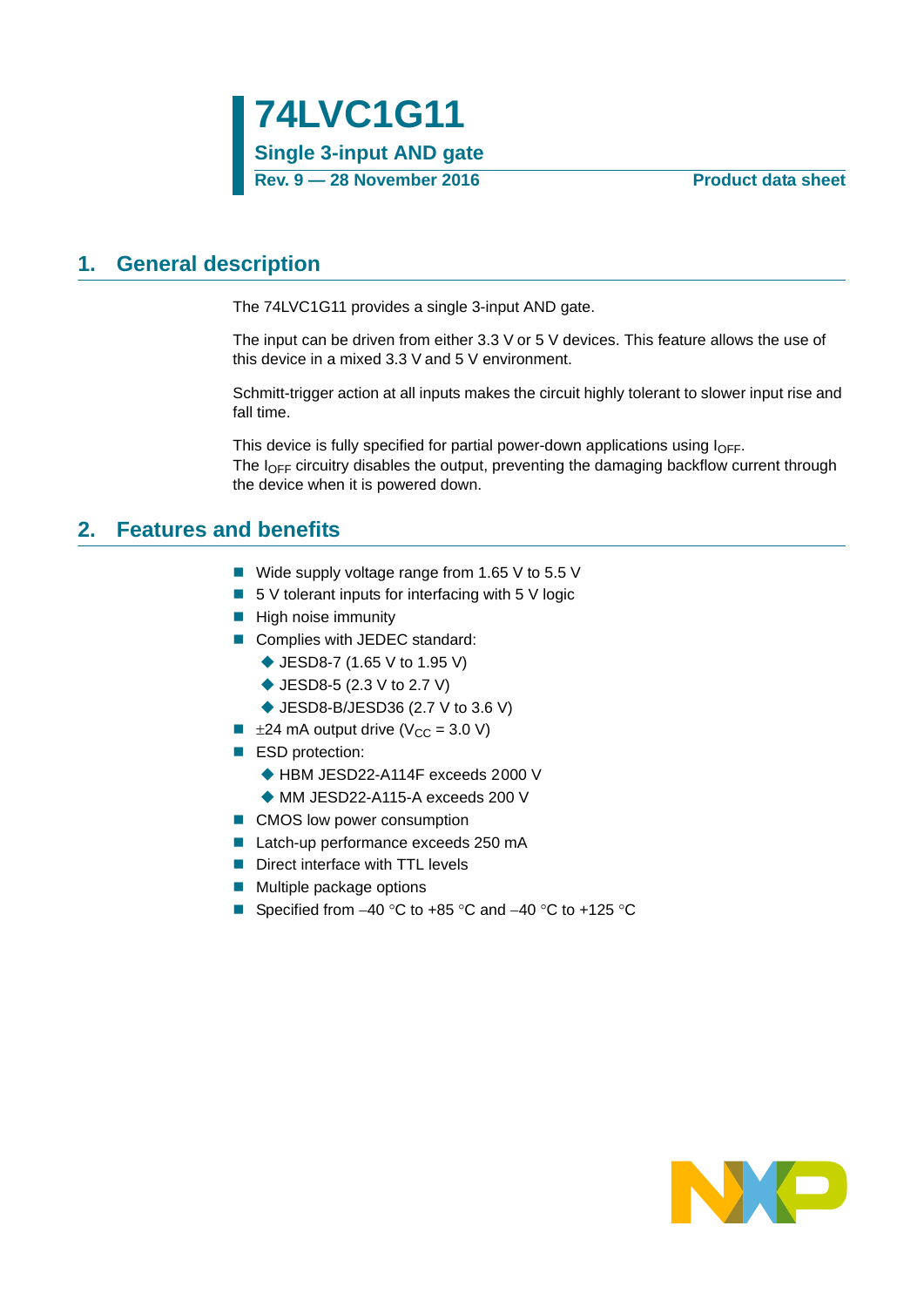# <span id="page-1-1"></span>**3. Ordering information**

| <b>Ordering information</b><br>Table 1. |                   |                                 |                                                                                                                    |                     |  |  |  |  |  |
|-----------------------------------------|-------------------|---------------------------------|--------------------------------------------------------------------------------------------------------------------|---------------------|--|--|--|--|--|
| <b>Type number</b>                      | Package           |                                 |                                                                                                                    |                     |  |  |  |  |  |
|                                         | Temperature range | <b>Name</b>                     | <b>Description</b>                                                                                                 | <b>Version</b>      |  |  |  |  |  |
| 74LVC1G11GW                             | –40 °C to +125 °C | <b>SC-88</b>                    | plastic surface-mounted package; 6 leads                                                                           | SOT <sub>363</sub>  |  |  |  |  |  |
| 74LVC1G11GV                             | –40 °C to +125 °C | <b>SC-74</b>                    | plastic surface-mounted package (TSOP6); 6 leads                                                                   | SOT457              |  |  |  |  |  |
| 74LVC1G11GM                             | –40 °C to +125 °C | XSON <sub>6</sub>               | plastic extremely thin small outline package;<br>no leads; 6 terminals; body $1 \times 1.45 \times 0.5$ mm         | SOT886              |  |  |  |  |  |
| 74LVC1G11GF                             | –40 °C to +125 °C | XSON <sub>6</sub>               | plastic extremely thin small outline package;<br>no leads; 6 terminals; body $1 \times 1 \times 0.5$ mm            | SOT891              |  |  |  |  |  |
| 74LVC1G11GN                             | –40 °C to +125 °C | XSON <sub>6</sub>               | extremely thin small outline package; no leads;<br>6 terminals; body $0.9 \times 1.0 \times 0.35$ mm               | SOT <sub>1115</sub> |  |  |  |  |  |
| 74LVC1G11GS                             | –40 °C to +125 °C | XSON <sub>6</sub>               | extremely thin small outline package; no leads;<br>6 terminals; body $1.0 \times 1.0 \times 0.35$ mm               | SOT1202             |  |  |  |  |  |
| 74LVC1G11GX                             | –40 °C to +125 °C | X <sub>2</sub> SON <sub>6</sub> | plastic thermal extremely thin small outline package;<br>no leads; 6 terminals; body $1 \times 0.8 \times 0.35$ mm | SOT1255             |  |  |  |  |  |

# <span id="page-1-2"></span>**4. Marking**

### **Table 2. Marking**

| Type number | Marking code <sup>[1]</sup> |
|-------------|-----------------------------|
| 74LVC1G11GW | VU                          |
| 74LVC1G11GV | V <sub>11</sub>             |
| 74LVC1G11GM | VU                          |
| 74LVC1G11GF | VU                          |
| 74LVC1G11GN | VU                          |
| 74LVC1G11GS | VU                          |
| 74LVC1G11GX | VU                          |

<span id="page-1-0"></span>[1] The pin 1 indicator is located on the lower left corner of the device, below the marking code.

# <span id="page-1-3"></span>**5. Functional diagram**

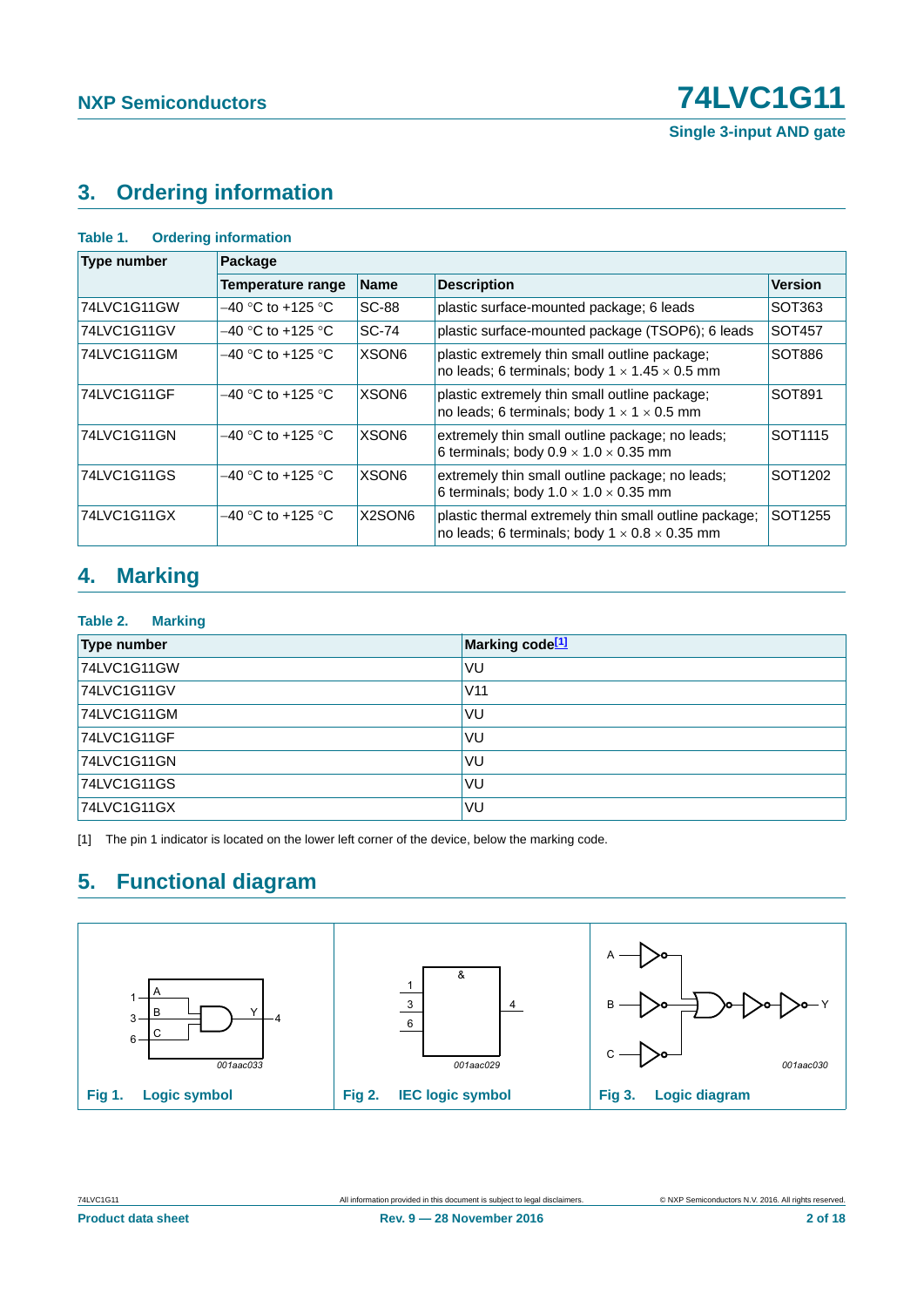# <span id="page-2-0"></span>**6. Pinning information**

### **6.1 Pinning**

<span id="page-2-1"></span>

### **6.2 Pin description**

<span id="page-2-2"></span>

| Table 3.<br><b>Pin description</b> |     |                    |  |  |  |
|------------------------------------|-----|--------------------|--|--|--|
| Symbol                             | Pin | <b>Description</b> |  |  |  |
| ΙA                                 |     | data input         |  |  |  |
| <b>GND</b>                         | 2   | ground (0 V)       |  |  |  |
| B                                  | 3   | data input         |  |  |  |
| Υ                                  | 4   | data output        |  |  |  |
| $V_{CC}$                           | 5   | supply voltage     |  |  |  |
| <b>C</b>                           | 6   | data input         |  |  |  |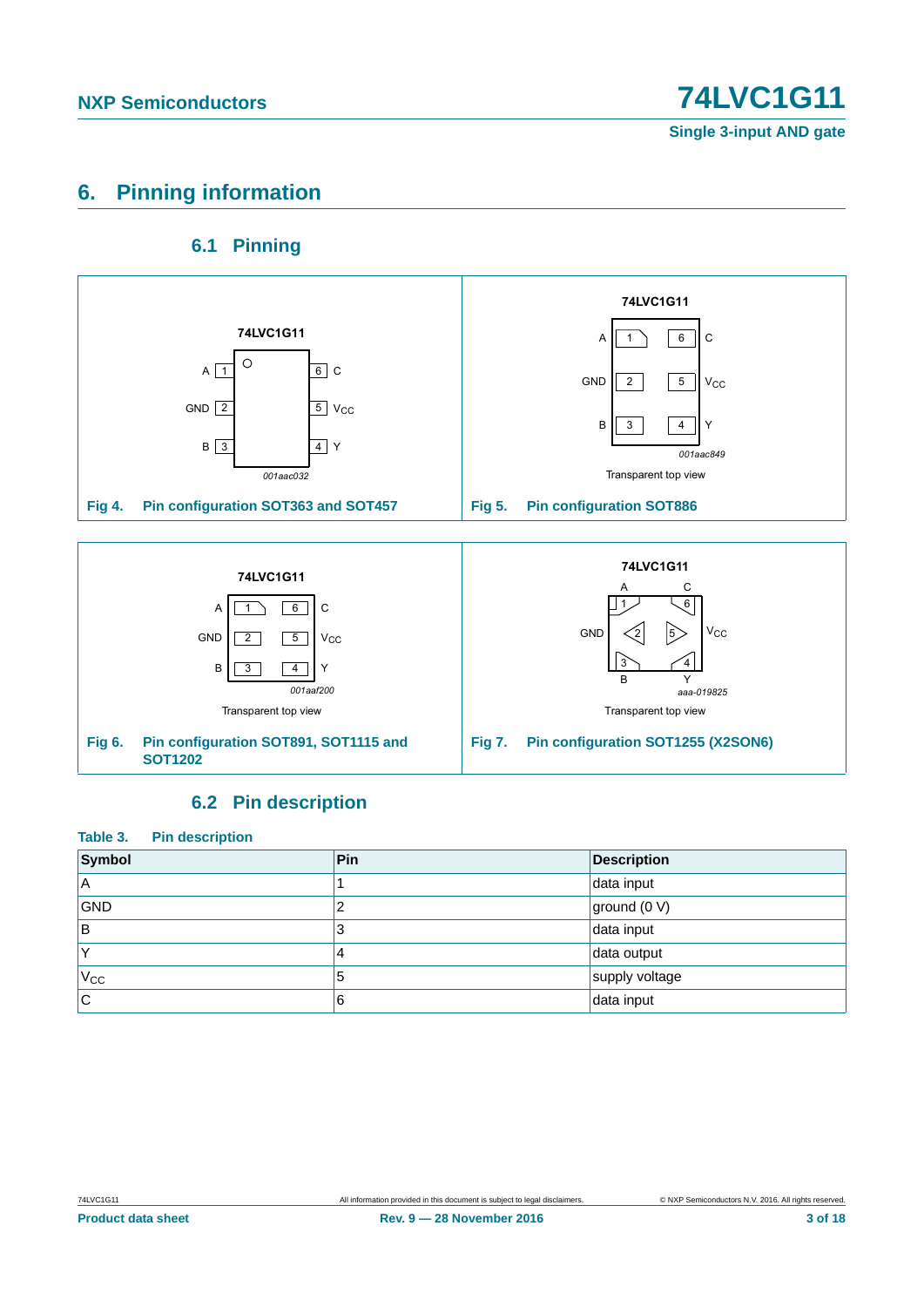# <span id="page-3-4"></span>**7. Functional description**

| Table 4. Function table <sup>[1]</sup> |   |   |        |
|----------------------------------------|---|---|--------|
| Input                                  |   |   | Output |
| ΙA                                     | в |   |        |
| п                                      | н | H | ۳      |
|                                        | ↗ |   |        |
| $\lambda$                              |   | ↗ |        |
| $\overline{\phantom{a}}$               | ⌒ |   |        |

<span id="page-3-0"></span> $[H]$  H = HIGH voltage level; L = LOW voltage level; X = don't care.

### <span id="page-3-5"></span>**8. Limiting values**

#### **Table 5. Limiting values**

*In accordance with the Absolute Maximum Rating System (IEC 60134). Voltages are referenced to GND (ground = 0 V).*

| Symbol                       | Parameter               | <b>Conditions</b>                     |             | <b>Min</b> | <b>Max</b>         | Unit        |
|------------------------------|-------------------------|---------------------------------------|-------------|------------|--------------------|-------------|
| $V_{\rm CC}$                 | supply voltage          |                                       |             | $-0.5$     | $+6.5$             | $\vee$      |
| $\vert I_{\mathsf{IK}}\vert$ | input clamping current  | $V_1 < 0$ V                           |             | $-50$      |                    | <b>mA</b>   |
| $V_{I}$                      | input voltage           |                                       | $\boxed{1}$ | $-0.5$     | $+6.5$             | $\vee$      |
| $I_{OK}$                     | output clamping current | $VO > VCC$ or $VO < 0$ V              |             |            | ±50                | mA          |
| $V_{\rm O}$                  | output voltage          | Active mode                           | $[1][2]$    | $-0.5$     | $V_{\rm CC}$ + 0.5 | V           |
|                              |                         | Power-down mode                       | $[1][2]$    | $-0.5$     | $+6.5$             | $\vee$      |
| $I_{\rm O}$                  | output current          | $V_{\Omega} = 0$ V to $V_{\text{CC}}$ |             |            | ±50                | lmA         |
| $I_{\rm CC}$                 | supply current          |                                       |             | ۰          | 100                | lmA         |
| <b>I</b> GND                 | ground current          |                                       |             | $-100$     | ۰                  | <b>mA</b>   |
| $P_{\text{tot}}$             | total power dissipation | $T_{amb} = -40$ °C to +125 °C         | $[3]$       |            | 250                | mW          |
| ${\mathsf T}_{\textsf{stg}}$ | storage temperature     |                                       |             | $-65$      | $+150$             | $^{\circ}C$ |

<span id="page-3-1"></span>[1] The input and output voltage ratings may be exceeded if the input and output current ratings are observed.

<span id="page-3-2"></span>[2] When  $V_{CC} = 0$  V (Power-down mode), the output voltage can be 5.5 V in normal operation.

<span id="page-3-3"></span>[3] For SC-88 and SC-74 packages: above 87.5 °C the value of  $P_{tot}$  derates linearly with 4.0 mW/K. For X2SON6 and XSON6 package: above 118 °C the value of  $P_{tot}$  derates linearly with 7.8 mW/K.

### <span id="page-3-6"></span>**9. Recommended operating conditions**

| Symbol              | <b>Parameter</b>                    | <b>Conditions</b>                        | <b>Min</b> | <b>Typ</b>               | <b>Max</b>   | Unit        |  |
|---------------------|-------------------------------------|------------------------------------------|------------|--------------------------|--------------|-------------|--|
| $V_{\rm CC}$        | supply voltage                      |                                          | 1.65       | $\overline{\phantom{a}}$ | 5.5          | V           |  |
| V                   | input voltage                       |                                          | 0          | $\overline{\phantom{a}}$ | 5.5          | V           |  |
| $V_{\rm O}$         | output voltage                      | Active mode                              | 0          | $\overline{\phantom{a}}$ | $V_{\rm CC}$ | ΙV          |  |
|                     |                                     | Power-down mode; $V_{CC} = 0$ V          | 0          | $\overline{\phantom{a}}$ | 5.5          | V           |  |
| $I_{amb}$           | ambient temperature                 |                                          | $-40$      | $\overline{\phantom{a}}$ | $+125$       | $^{\circ}C$ |  |
| $\Delta t/\Delta V$ | input transition rise and fall rate | $V_{\text{CC}}$ = 1.65 V to 2.7 V        |            |                          | 20           | ns/V        |  |
|                     |                                     | $V_{\text{CC}} = 2.7 \text{ V}$ to 5.5 V |            | $\overline{\phantom{0}}$ | 10           | ns/V        |  |
|                     |                                     |                                          |            |                          |              |             |  |

#### **Table 6. Recommended operating conditions**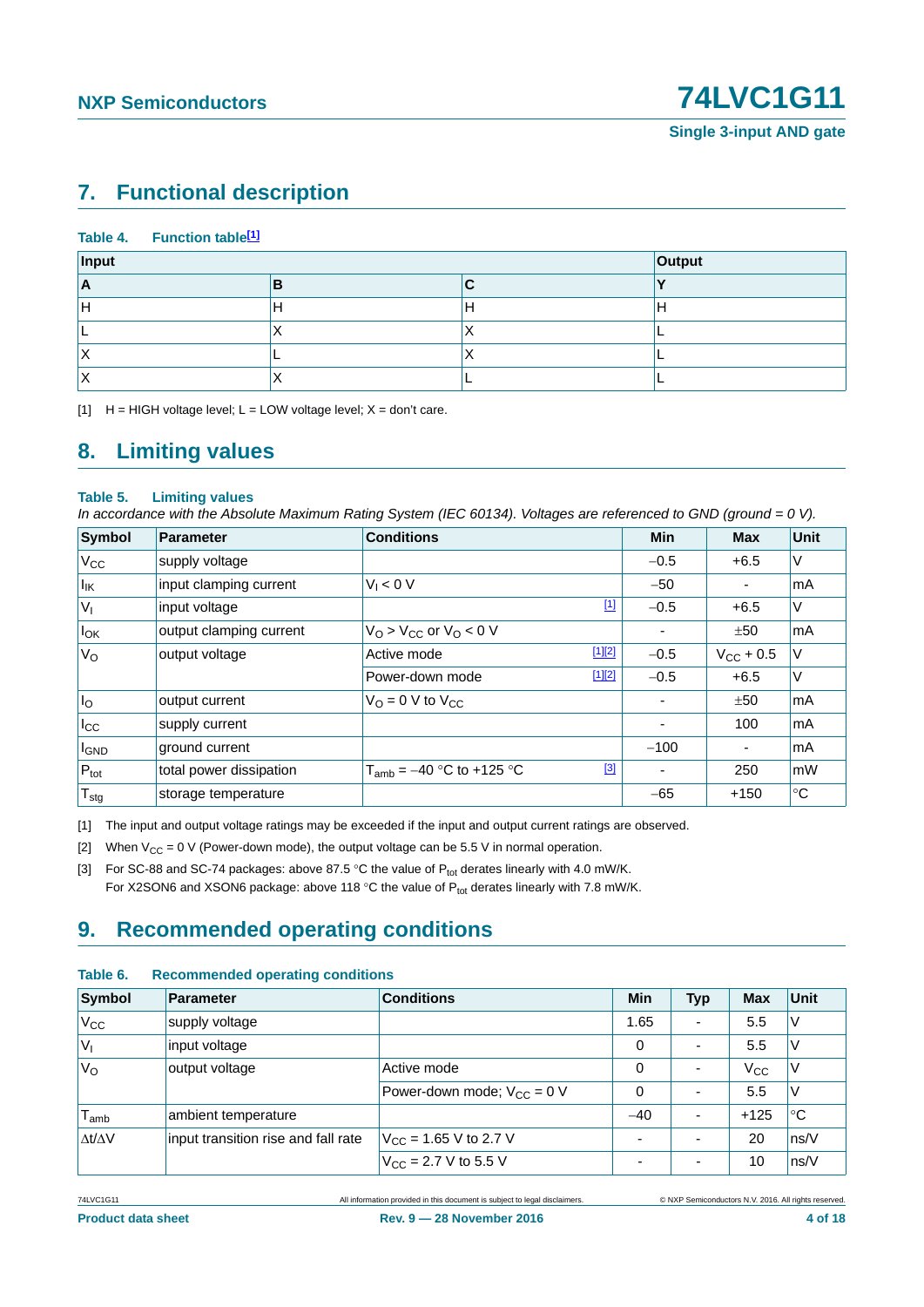# **NXP Semiconductors 12021**

**Single 3-input AND gate**

# <span id="page-4-2"></span>**10. Static characteristics**

### <span id="page-4-1"></span>**Table 7. Static characteristics**

*At recommended operating conditions; voltages are referenced to GND (ground = 0 V).*

|                       | Symbol Parameter                | <b>Conditions</b>                                                            |                          | -40 °C to +85 °C         |                          |                          | -40 °C to +125 °C            |         |
|-----------------------|---------------------------------|------------------------------------------------------------------------------|--------------------------|--------------------------|--------------------------|--------------------------|------------------------------|---------|
|                       |                                 |                                                                              | <b>Min</b>               | Typ <sup>[1]</sup>       | <b>Max</b>               | Min                      | <b>Max</b>                   |         |
| $V_{\text{IH}}$       | <b>HIGH-level</b>               | $V_{CC}$ = 1.65 V to 1.95 V                                                  | $0.65V_{CC}$             |                          |                          | $0.65V_{CC}$             |                              | V       |
|                       | input voltage                   | $V_{CC}$ = 2.3 V to 2.7 V                                                    | 1.7                      |                          | $\overline{\phantom{a}}$ | 1.7                      | $\qquad \qquad \blacksquare$ | V       |
|                       |                                 | $V_{CC}$ = 2.7 V to 3.6 V                                                    | 2.0                      | $\blacksquare$           | $\blacksquare$           | 2.0                      |                              | V       |
|                       |                                 | $V_{CC}$ = 4.5 V to 5.5 V                                                    | $0.7V_{CC}$              |                          | ÷,                       | $0.7V_{CC}$              |                              | $\vee$  |
| $V_{IL}$              | LOW-level                       | $V_{CC}$ = 1.65 V to 1.95 V                                                  |                          |                          | $0.35V_{CC}$             |                          | $0.35V_{CC}$                 | V       |
|                       | input voltage                   | $V_{CC}$ = 2.3 V to 2.7 V                                                    | $\overline{a}$           |                          | 0.7                      |                          | 0.7                          | $\vee$  |
|                       |                                 | $V_{CC}$ = 2.7 V to 3.6 V                                                    | ä,                       | $\overline{\phantom{a}}$ | 0.8                      |                          | 0.8                          | V       |
|                       |                                 | $V_{CC}$ = 4.5 V to 5.5 V                                                    | $\blacksquare$           | $\overline{\phantom{a}}$ | $0.3V_{CC}$              | $\blacksquare$           | $0.3V_{CC}$                  | V       |
| <b>V<sub>OH</sub></b> | <b>HIGH-level</b>               | $V_I = V_{IH}$ or $V_{IL}$                                                   |                          |                          |                          |                          |                              |         |
|                       | output voltage                  | $I_{\Omega} = -100 \mu A$ ;<br>$V_{CC}$ = 1.65 V to 5.5 V                    | $V_{CC}$ - 0.1           | $\blacksquare$           | $\blacksquare$           | $V_{CC}$ - 0.1           | $\overline{\phantom{a}}$     | $\vee$  |
|                       |                                 | $IO = -4 mA$ ; $VCC = 1.65 V$                                                | 1.2                      | 1.54                     | $\overline{\phantom{a}}$ | 0.95                     | $\overline{\phantom{a}}$     | V       |
|                       |                                 | $I_{\rm O}$ = -8 mA; $V_{\rm CC}$ = 2.3 V                                    | 1.9                      | 2.15                     | $\blacksquare$           | 1.7                      | ä,                           | V       |
|                       |                                 | $I_{\rm O}$ = -12 mA; $V_{\rm CC}$ = 2.7 V                                   | 2.2                      | 2.50                     | $\blacksquare$           | 1.9                      | $\blacksquare$               | V       |
|                       |                                 | $I_{\text{O}} = -24 \text{ mA}$ ; $V_{\text{CC}} = 3.0 \text{ V}$            | 2.3                      | 2.62                     | ÷,                       | 2.0                      |                              | $\vee$  |
|                       |                                 | $I_{\text{O}} = -32 \text{ mA}$ ; $V_{\text{CC}} = 4.5 \text{ V}$            | 3.8                      | 4.11                     |                          | 3.4                      |                              | $\vee$  |
| $V_{OL}$              | LOW-level                       | $V_I = V_{IH}$ or $V_{IL}$                                                   |                          |                          |                          |                          |                              |         |
|                       | output voltage                  | $I_{\text{O}} = 100 \mu\text{A}$ ;<br>$V_{CC}$ = 1.65 V to 5.5 V             | ÷,                       | $\blacksquare$           | 0.10                     | $\blacksquare$           | 0.10                         | V       |
|                       |                                 | $IO = 4 mA$ ; $VCC = 1.65 V$                                                 |                          | 0.07                     | 0.45                     |                          | 0.70                         | $\vee$  |
|                       |                                 | $IO = 8$ mA; $VCC = 2.3$ V                                                   | $\overline{\phantom{0}}$ | 0.12                     | 0.30                     |                          | 0.45                         | V       |
|                       |                                 | $IO$ = 12 mA; $VCC$ = 2.7 V                                                  | $\blacksquare$           | 0.17                     | 0.40                     | $\blacksquare$           | 0.60                         | V       |
|                       |                                 | $I_{\text{O}}$ = 24 mA; $V_{\text{CC}}$ = 3.0 V                              | $\frac{1}{2}$            | 0.33                     | 0.55                     | $\blacksquare$           | 0.80                         | V       |
|                       |                                 | $IO = 32$ mA; $VCC = 4.5$ V                                                  | $\blacksquare$           | 0.39                     | 0.55                     | $\blacksquare$           | 0.80                         | V       |
| h.                    | input leakage<br>current        | $V_1 = 5.5 V$ or GND;<br>$V_{CC} = 0 V$ to 5.5 V                             | ÷,                       | ±0.1                     | ±1                       |                          | ±1                           | μA      |
| $I_{OFF}$             | power-off<br>leakage<br>current | $V_1$ or $V_0$ = 5.5 V; $V_{CC}$ = 0 V                                       | $\overline{\phantom{a}}$ | ±0.1                     | ±2                       | $\blacksquare$           | ±2                           | μA      |
| $I_{\rm CC}$          | supply current                  | $V_1 = 5.5$ V or GND; $I_Q = 0$ A;<br>$V_{CC}$ = 1.65 V to 5.5 V             | $\overline{\phantom{a}}$ | 0.1                      | 4                        |                          | 4                            | $\mu$ A |
| $\Delta I_{CC}$       | additional<br>supply current    | $V_1 = V_{CC} - 0.6 V$ ; $I_Q = 0 A$ ;<br>$V_{CC}$ = 2.3 V to 5.5 V; per pin | $\blacksquare$           | 5                        | 500                      | $\overline{\phantom{a}}$ | 500                          | μA      |
| C <sub>1</sub>        | input<br>capacitance            | $V_{CC}$ = 3.3 V; V <sub>I</sub> = GND to V <sub>CC</sub>                    | $\blacksquare$           | 4                        | $\blacksquare$           |                          |                              | рF      |

<span id="page-4-0"></span>[1] All typical values are measured at  $T_{amb} = 25 \degree C$ .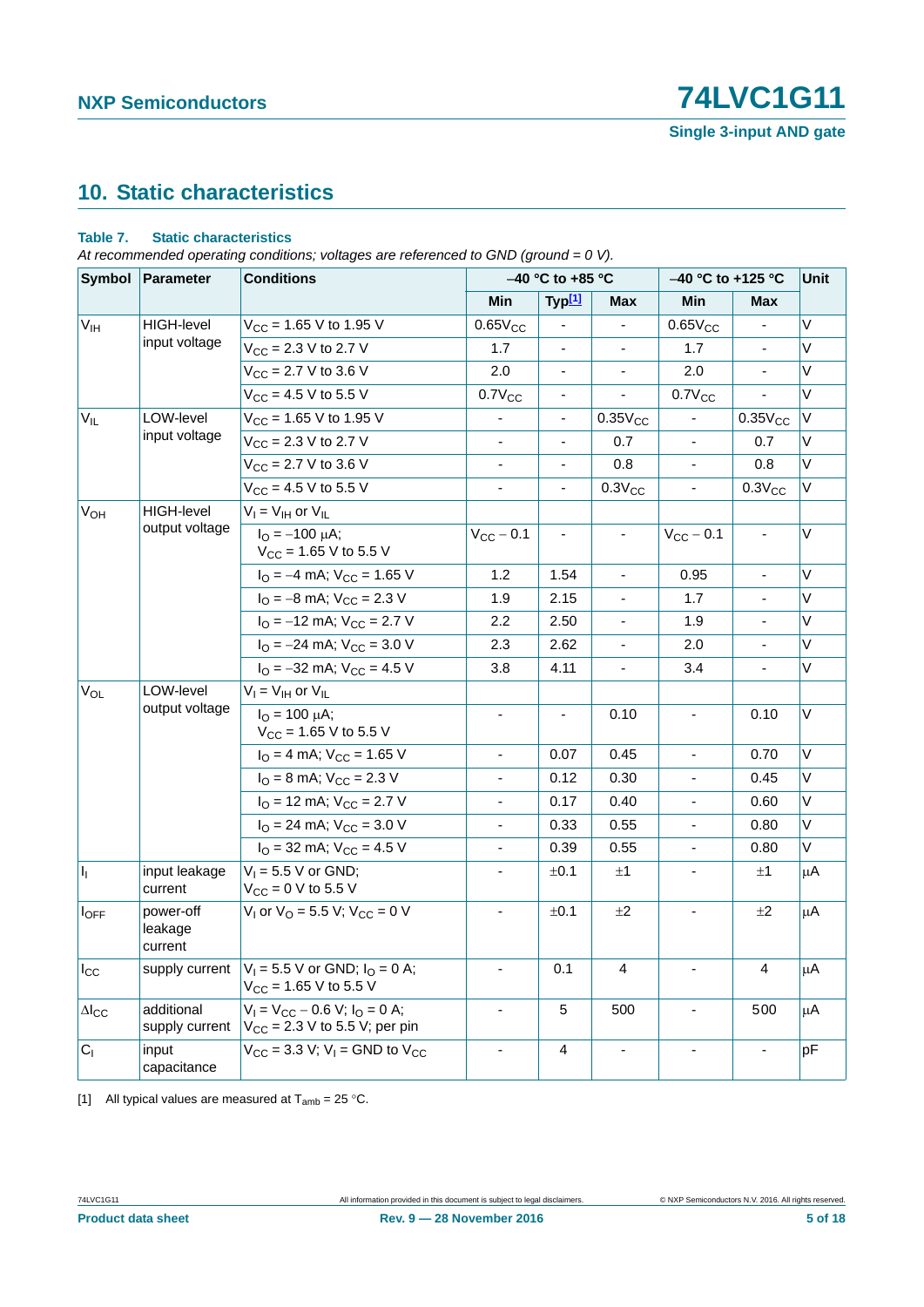### <span id="page-5-4"></span>**11. Dynamic characteristics**

### **Table 8. Dynamic characteristics**

*Voltages are referenced to GND (ground = 0 V); for load circuit see [Figure 9.](#page-6-0)* 

|              | Symbol Parameter                 | <b>Conditions</b>                                   |            | $-40$ °C to +85 °C |                |     | $-40$ °C to +125 °C | Unit |
|--------------|----------------------------------|-----------------------------------------------------|------------|--------------------|----------------|-----|---------------------|------|
|              |                                  |                                                     | <b>Min</b> | Typ <sup>[1]</sup> | <b>Max</b>     | Min | <b>Max</b>          |      |
| $t_{\rm pd}$ | propagation delay                | $[2]$<br>A, B and C to Y; see Figure 8              |            |                    |                |     |                     |      |
|              |                                  | $V_{\text{CC}}$ = 1.65 V to 1.95 V                  | 1.5        | 4.7                | 17.2           | 1.5 | 21.5                | ns   |
|              |                                  | $V_{CC}$ = 2.3 V to 2.7 V                           |            | 3.0                | 6.2            | 1.0 | 7.8                 | ns   |
|              |                                  | $V_{\text{CC}} = 2.7 V$                             | 1.0        | 3.0                | 6.0            | 1.0 | 7.5                 | ns   |
|              |                                  | $V_{CC}$ = 3.0 V to 3.6 V                           | 1.0        | 2.6                | 4.9            | 1.0 | 6.2                 | ns   |
|              |                                  | $V_{CC}$ = 4.5 V to 5.5 V                           | 1.0        | 1.9                | 3.5            | 1.0 | 4.4                 | ns   |
| $C_{PD}$     | power dissipation<br>capacitance | $[3]$<br>$V_1$ = GND to $V_{CC}$ ; $V_{CC}$ = 3.3 V |            | 13                 | $\blacksquare$ |     |                     | pF   |

<span id="page-5-0"></span>[1] Typical values are measured at  $T_{amb} = 25 \degree C$  and  $V_{CC} = 1.8 \text{ V}$ , 2.5 V, 2.7 V, 3.3 V and 5.0 V respectively.

<span id="page-5-2"></span>[2]  $t_{\rm od}$  is the same as  $t_{\rm PLH}$  and  $t_{\rm PHL}$ .

<span id="page-5-3"></span>[3] C<sub>PD</sub> is used to determine the dynamic power dissipation ( $P_D$  in  $\mu$ W).

 $P_D = C_{PD} \times V_{CC}^2 \times f_i \times N + \Sigma (C_L \times V_{CC}^2 \times f_o)$  where:

 $f_i$  = input frequency in MHz;

 $f_0$  = output frequency in MHz;

 $C_1$  = output load capacitance in pF;

 $V_{CC}$  = supply voltage in V;

 $N =$  number of inputs switching;

 $\Sigma(C_L \times V_{CC}^2 \times f_0)$  = sum of the outputs.

# <span id="page-5-5"></span>**12. Waveforms**

<span id="page-5-1"></span>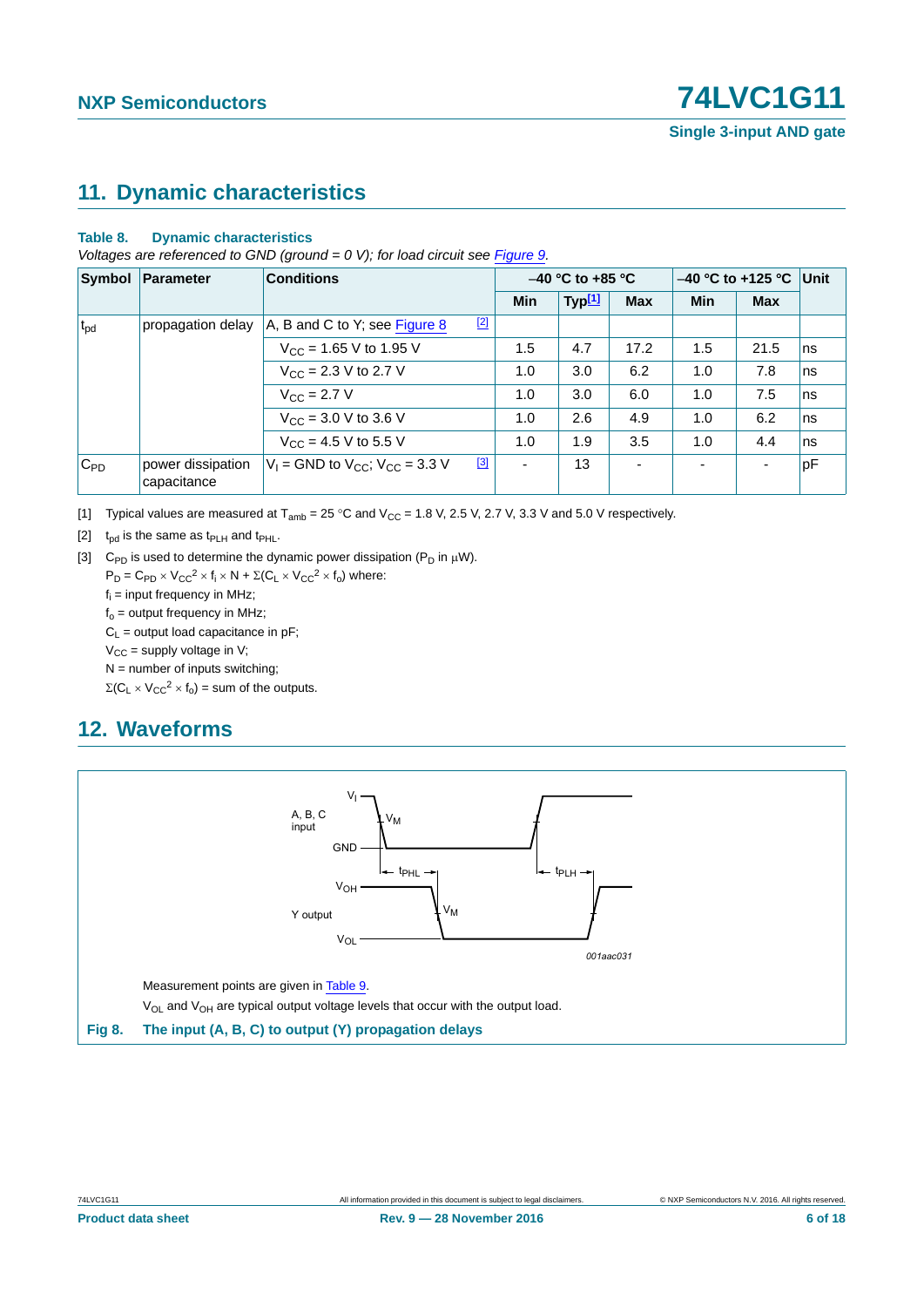# **NXP Semiconductors 12021**

**Single 3-input AND gate**

<span id="page-6-1"></span>

| Table 9.<br><b>Measurement points</b> |                |             |  |  |  |
|---------------------------------------|----------------|-------------|--|--|--|
| <b>Supply voltage</b>                 | Input          | Output      |  |  |  |
| $V_{\rm CC}$                          | V <sub>M</sub> | $V_M$       |  |  |  |
| 1.65 V to 1.95 V                      | $0.5V_{CC}$    | $0.5V_{CC}$ |  |  |  |
| 2.3 V to 2.7 V                        | $0.5V_{CC}$    | $0.5V_{CC}$ |  |  |  |
| 2.7V                                  | 1.5V           | 1.5V        |  |  |  |
| 3.0 V to 3.6 V                        | 1.5V           | 1.5V        |  |  |  |
| $4.5$ V to 5.5 V                      | $0.5V_{CC}$    | $0.5V_{CC}$ |  |  |  |



Test data is given in [Table 10.](#page-6-2)

Definitions for test circuit:

 $R_L$  = Load resistance.

 $C_L$  = Load capacitance including jig and probe capacitance.

 $R_T$  = Termination resistance should be equal to the output impedance  $Z_0$  of the pulse generator.

 $V_{EXT}$  = External voltage for measuring switching times.

<span id="page-6-0"></span>**Fig 9. Test circuit for measuring switching times**

#### <span id="page-6-2"></span>**Table 10. Test data**

| <b>Supply voltage</b> | Input          |               | Load     | $V_{EXT}$    |                                     |
|-----------------------|----------------|---------------|----------|--------------|-------------------------------------|
| Vcc                   | V <sub>I</sub> | $t_r = t_f$   | $ C_L $  | $R_L$        | t <sub>PLH</sub> , t <sub>PHL</sub> |
| 1.65 V to 1.95 V      | $V_{\rm CC}$   | $\leq$ 2.0 ns | $ 30$ pF | 1 k $\Omega$ | open                                |
| 2.3 V to 2.7 V        | $V_{\rm CC}$   | $\leq$ 2.0 ns | 30pF     | 500 $\Omega$ | open                                |
| 2.7V                  | 2.7V           | $\leq$ 2.5 ns | 50pF     | 500 $\Omega$ | open                                |
| $3.0 V$ to 3.6 V      | 2.7V           | $\leq$ 2.5 ns | 50pF     | $500 \Omega$ | open                                |
| 4.5 V to 5.5 V        | $V_{\rm CC}$   | $\leq$ 2.5 ns | 50 pF    | 500 $\Omega$ | open                                |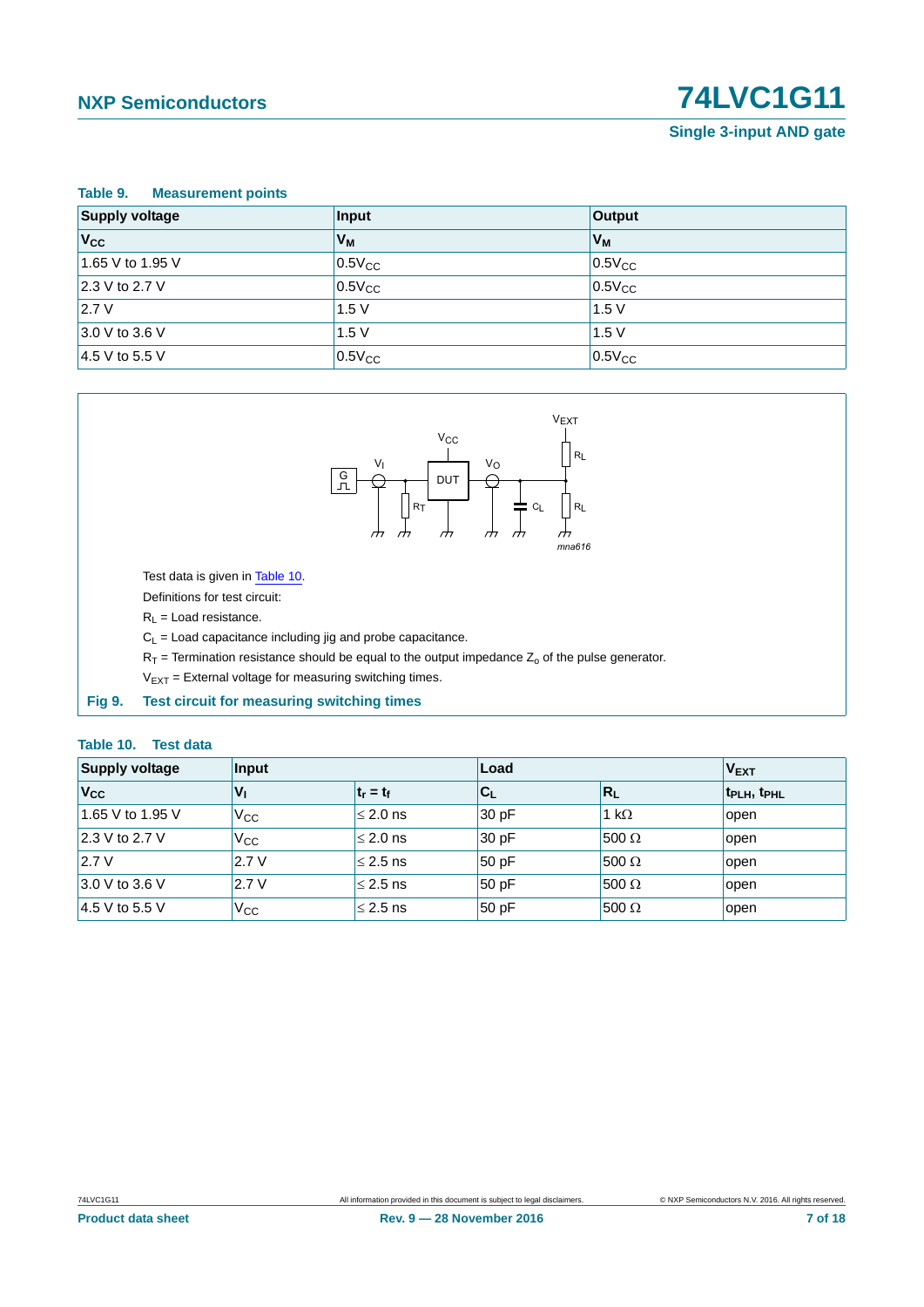**74LVC1G11** 

**Single 3-input AND gate** 

# <span id="page-7-0"></span>13. Package outline



Fig 10. Package outline SOT363 (SC-88)

74LVC1G11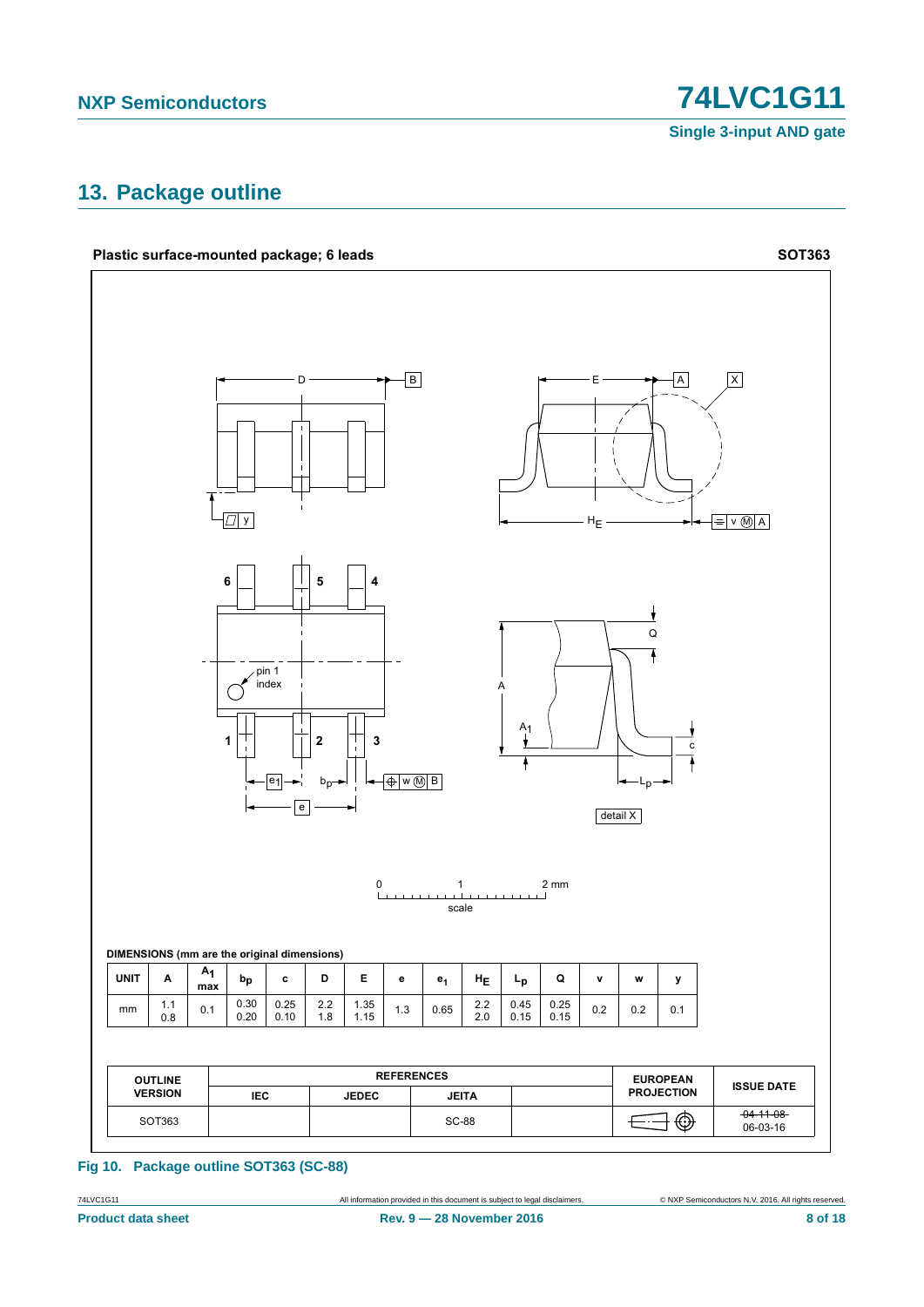

**Fig 11. Package outline SOT457 (TSOP6)**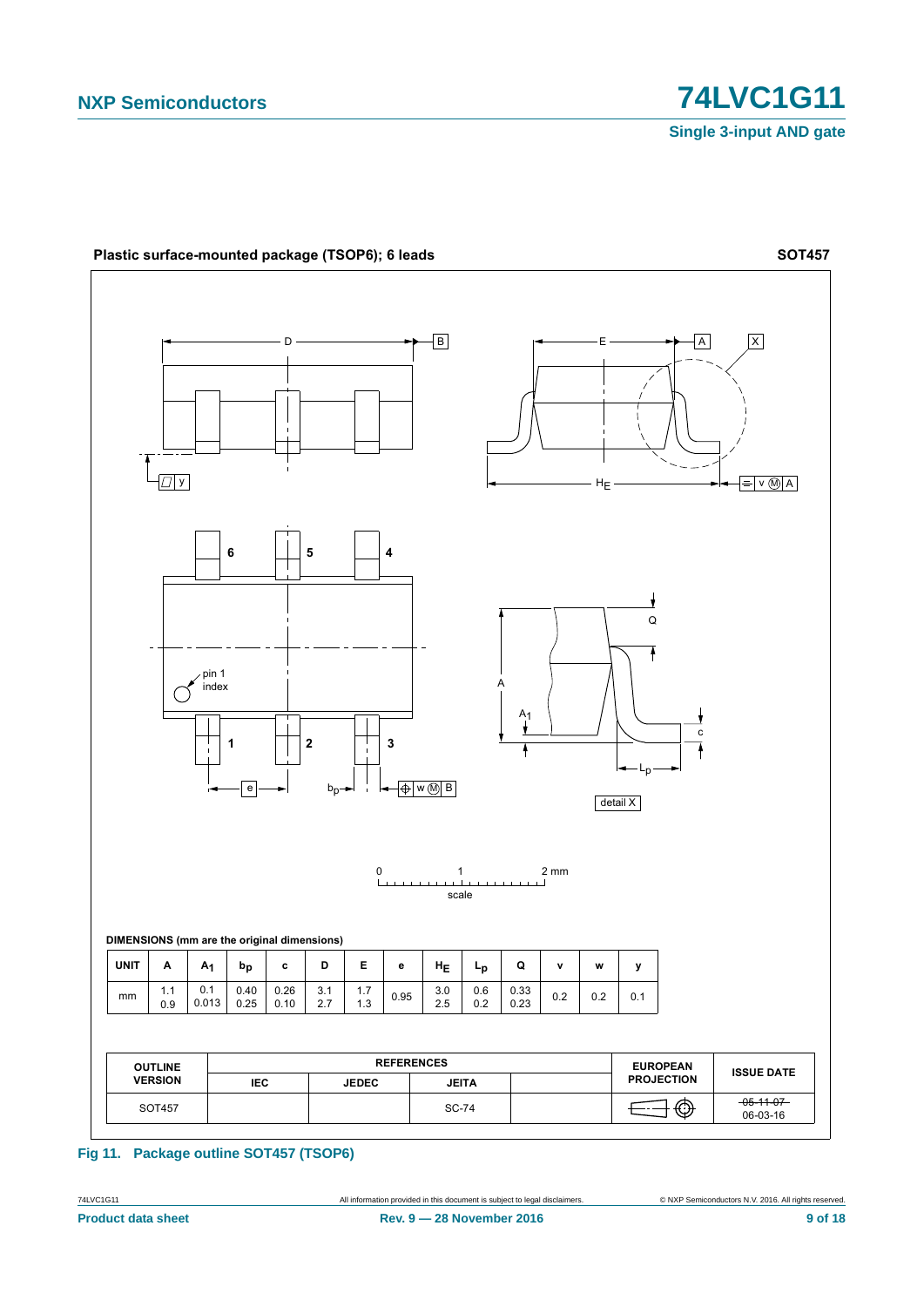

<span id="page-9-0"></span>**Fig 12. Package outline SOT886 (XSON6)**

**Product data sheet Rev. 9 — 28 November 2016 10 of 18**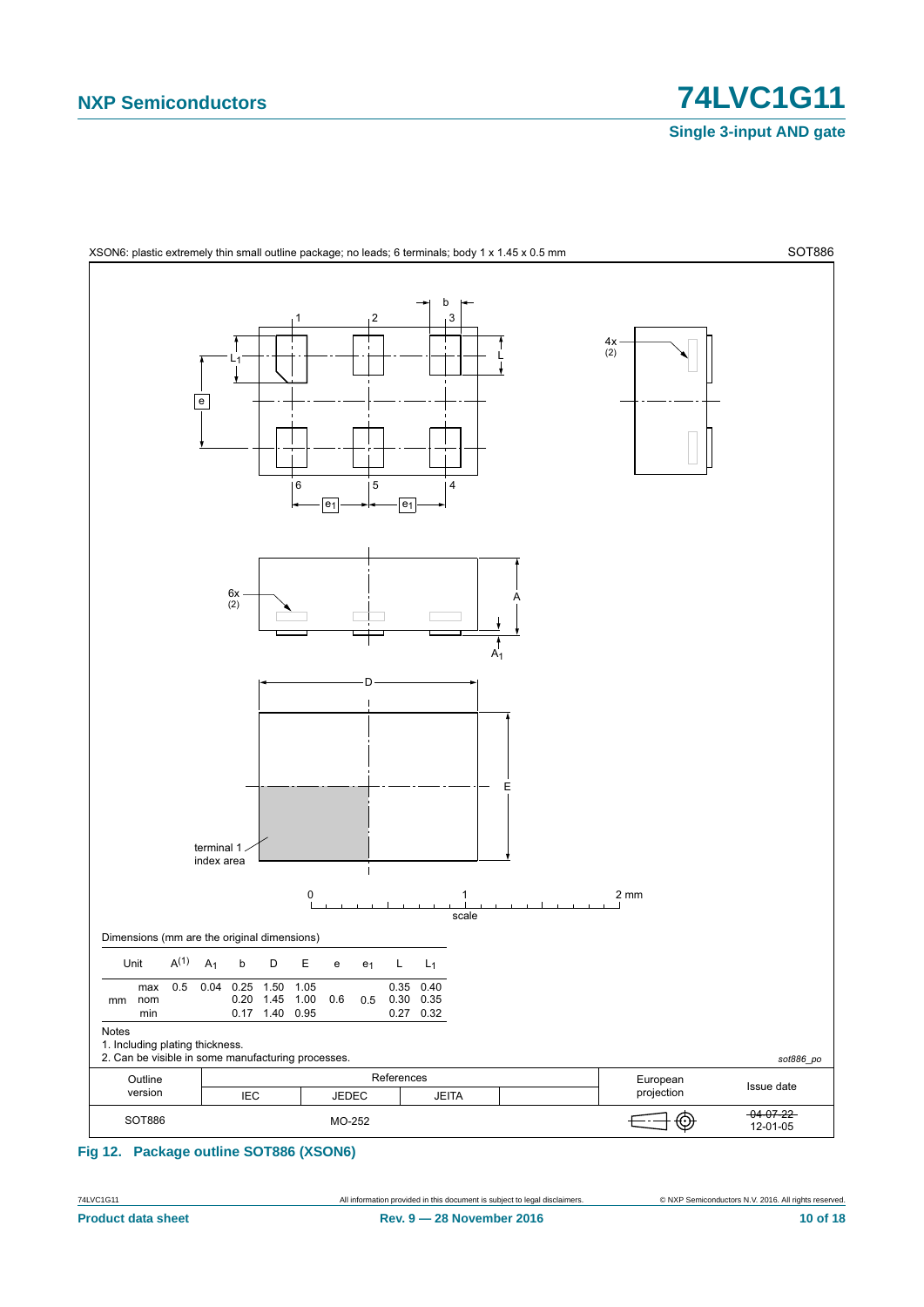

Fig 13. Package outline SOT891 (XSON6)

74LVC1G11 **Product data sheet**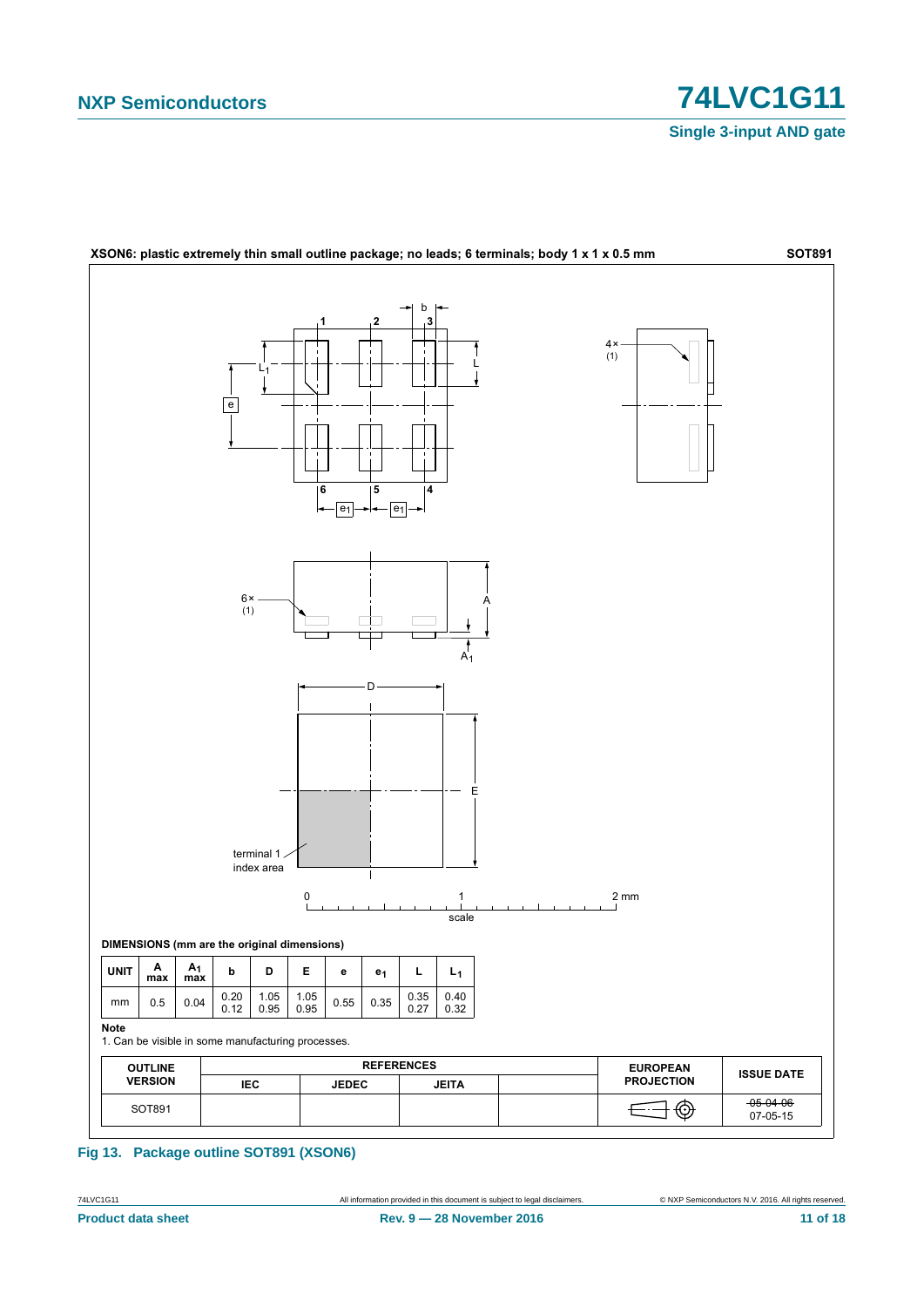

# XSON6: extremely thin small outline package; no leads;<br>6 terminals; body 0.9 x 1.0 x 0.35 mm

Fig 14. Package outline SOT1115 (XSON6)

74LVC1G11 **Product data sheet**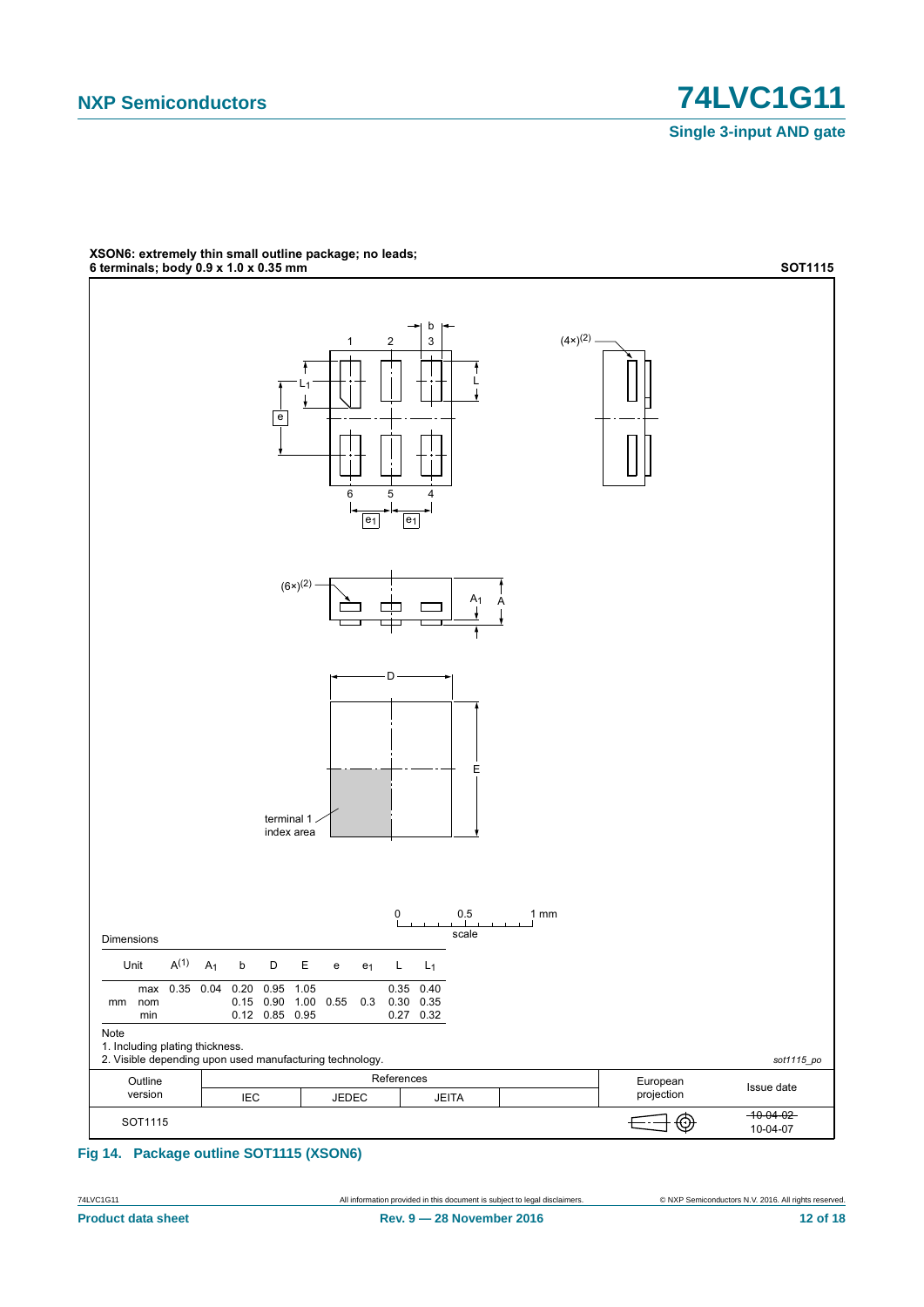

# XSON6: extremely thin small outline package; no leads;<br>6 terminals; body 1.0 x 1.0 x 0.35 mm

Fig 15. Package outline SOT1202 (XSON6)

74LVC1G11 **Product data sheet**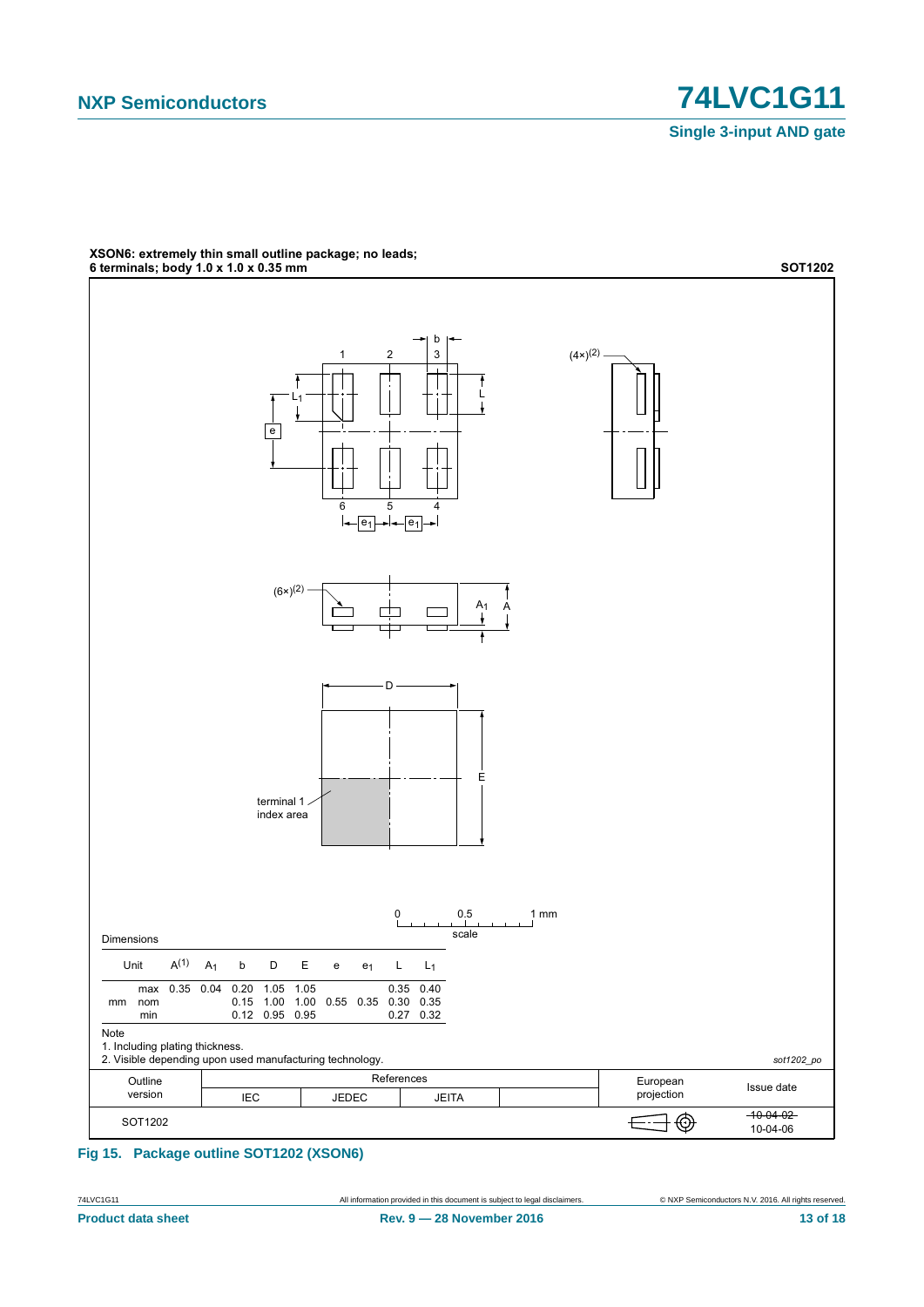

### X2SON6: plastic thermal enhanced extremely thin small outline package; no leads;

**Fig 16. Package outline SOT1255 (X2SON6)**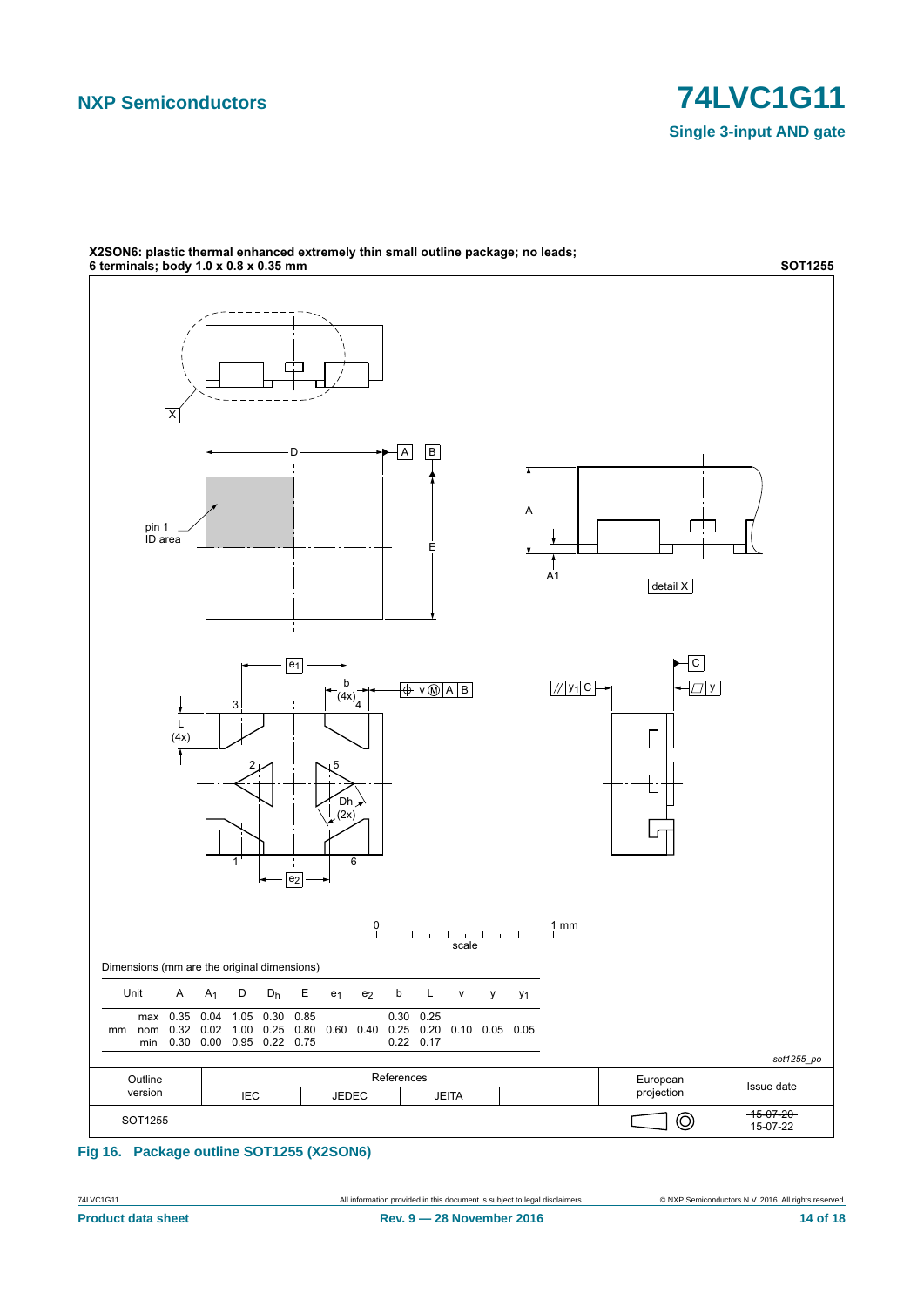

# <span id="page-14-0"></span>**14. Abbreviations**

| Acronym     | <b>Description</b>                      |
|-------------|-----------------------------------------|
| <b>CMOS</b> | Complementary Metal Oxide Semiconductor |
| <b>DUT</b>  | Device Under Test                       |
| <b>ESD</b>  | ElectroStatic Discharge                 |
| <b>HBM</b>  | Human Body Model                        |
| <b>MM</b>   | Machine Model                           |
| <b>TTL</b>  | Transistor-Transistor Logic             |

# <span id="page-14-1"></span>**15. Revision history**

| <b>Table 12. Revision history</b> |                                                 |                                                                                  |                      |                   |  |  |  |
|-----------------------------------|-------------------------------------------------|----------------------------------------------------------------------------------|----------------------|-------------------|--|--|--|
| Document ID                       | Release date                                    | Data sheet status                                                                | <b>Change notice</b> | <b>Supersedes</b> |  |  |  |
| 74LVC1G11 v.9                     | 20161128                                        | Product data sheet                                                               |                      | 74LVC1G11 v.8     |  |  |  |
| Modifications:                    | ٠                                               | Table 7: The maximum limits for leakage current and supply current have changed. |                      |                   |  |  |  |
| 74LVC1G11 v.8                     | 20150917                                        | Product data sheet                                                               |                      | 74LVC1G11 v.7     |  |  |  |
| Modifications:                    | Added type number 74LVC1G11GX (SOT1255/X2SON6). |                                                                                  |                      |                   |  |  |  |
| 74LVC1G11 v.7                     | 20120704                                        | Product data sheet                                                               |                      | 74LVC1G11 v.6     |  |  |  |
| Modifications:                    |                                                 | Package outline drawing of SOT886 (Figure 12) modified.                          |                      |                   |  |  |  |
| 74LVC1G11 v.6                     | 20111209                                        | Product data sheet                                                               |                      | 74LVC1G11 v.5     |  |  |  |
| Modifications:                    | Legal pages updated.                            |                                                                                  |                      |                   |  |  |  |
| 74LVC1G11 v.5                     | 20100730                                        | Product data sheet                                                               |                      | 74LVC1G11 v.4     |  |  |  |
| 74LVC1G11 v.4                     | 20070801                                        | Product data sheet                                                               |                      | 74LVC1G11 v.3     |  |  |  |
| 74LVC1G11 v.3                     | 20060906                                        | Product data sheet                                                               |                      | 74LVC1G11 v.2     |  |  |  |
| 74LVC1G11 v.2                     | 20050503                                        | Product data sheet                                                               |                      | 74LVC1G11 v.1     |  |  |  |
| 74LVC1G11 v.1                     | 20041130                                        | Product data sheet                                                               |                      |                   |  |  |  |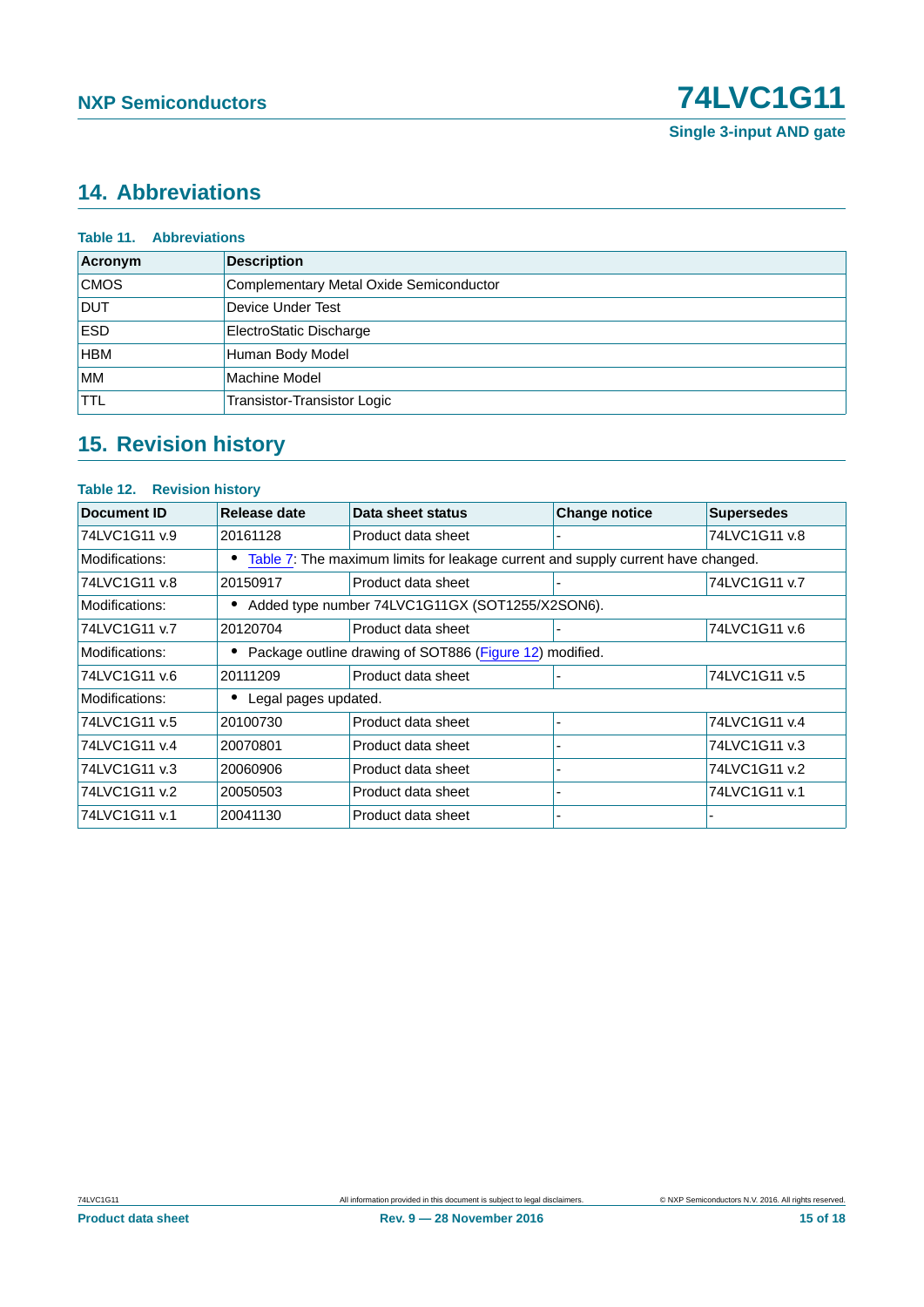### <span id="page-15-3"></span>**16. Legal information**

### <span id="page-15-4"></span>**16.1 Data sheet status**

| Document status[1][2]          | <b>Product status</b> <sup>[3]</sup> | <b>Definition</b>                                                                     |
|--------------------------------|--------------------------------------|---------------------------------------------------------------------------------------|
| Objective [short] data sheet   | Development                          | This document contains data from the objective specification for product development. |
| Preliminary [short] data sheet | Qualification                        | This document contains data from the preliminary specification.                       |
| Product [short] data sheet     | Production                           | This document contains the product specification.                                     |

<span id="page-15-0"></span>[1] Please consult the most recently issued document before initiating or completing a design.

<span id="page-15-1"></span>[2] The term 'short data sheet' is explained in section "Definitions".

<span id="page-15-2"></span>[3] The product status of device(s) described in this document may have changed since this document was published and may differ in case of multiple devices. The latest product status<br>information is available on the Intern

### <span id="page-15-5"></span>**16.2 Definitions**

**Draft —** The document is a draft version only. The content is still under internal review and subject to formal approval, which may result in modifications or additions. NXP Semiconductors does not give any representations or warranties as to the accuracy or completeness of information included herein and shall have no liability for the consequences of use of such information.

**Short data sheet —** A short data sheet is an extract from a full data sheet with the same product type number(s) and title. A short data sheet is intended for quick reference only and should not be relied upon to contain detailed and full information. For detailed and full information see the relevant full data sheet, which is available on request via the local NXP Semiconductors sales office. In case of any inconsistency or conflict with the short data sheet, the full data sheet shall prevail.

**Product specification —** The information and data provided in a Product data sheet shall define the specification of the product as agreed between NXP Semiconductors and its customer, unless NXP Semiconductors and customer have explicitly agreed otherwise in writing. In no event however, shall an agreement be valid in which the NXP Semiconductors product is deemed to offer functions and qualities beyond those described in the Product data sheet.

### <span id="page-15-6"></span>**16.3 Disclaimers**

**Limited warranty and liability —** Information in this document is believed to be accurate and reliable. However, NXP Semiconductors does not give any representations or warranties, expressed or implied, as to the accuracy or completeness of such information and shall have no liability for the consequences of use of such information. NXP Semiconductors takes no responsibility for the content in this document if provided by an information source outside of NXP Semiconductors.

In no event shall NXP Semiconductors be liable for any indirect, incidental, punitive, special or consequential damages (including - without limitation - lost profits, lost savings, business interruption, costs related to the removal or replacement of any products or rework charges) whether or not such damages are based on tort (including negligence), warranty, breach of contract or any other legal theory.

Notwithstanding any damages that customer might incur for any reason whatsoever, NXP Semiconductors' aggregate and cumulative liability towards customer for the products described herein shall be limited in accordance with the *Terms and conditions of commercial sale* of NXP Semiconductors.

**Right to make changes —** NXP Semiconductors reserves the right to make changes to information published in this document, including without limitation specifications and product descriptions, at any time and without notice. This document supersedes and replaces all information supplied prior to the publication hereof.

**Suitability for use —** NXP Semiconductors products are not designed, authorized or warranted to be suitable for use in life support, life-critical or safety-critical systems or equipment, nor in applications where failure or malfunction of an NXP Semiconductors product can reasonably be expected to result in personal injury, death or severe property or environmental damage. NXP Semiconductors and its suppliers accept no liability for inclusion and/or use of NXP Semiconductors products in such equipment or applications and therefore such inclusion and/or use is at the customer's own risk.

**Applications —** Applications that are described herein for any of these products are for illustrative purposes only. NXP Semiconductors makes no representation or warranty that such applications will be suitable for the specified use without further testing or modification.

Customers are responsible for the design and operation of their applications and products using NXP Semiconductors products, and NXP Semiconductors accepts no liability for any assistance with applications or customer product design. It is customer's sole responsibility to determine whether the NXP Semiconductors product is suitable and fit for the customer's applications and products planned, as well as for the planned application and use of customer's third party customer(s). Customers should provide appropriate design and operating safeguards to minimize the risks associated with their applications and products.

NXP Semiconductors does not accept any liability related to any default, damage, costs or problem which is based on any weakness or default in the customer's applications or products, or the application or use by customer's third party customer(s). Customer is responsible for doing all necessary testing for the customer's applications and products using NXP Semiconductors products in order to avoid a default of the applications and the products or of the application or use by customer's third party customer(s). NXP does not accept any liability in this respect.

**Limiting values —** Stress above one or more limiting values (as defined in the Absolute Maximum Ratings System of IEC 60134) will cause permanent damage to the device. Limiting values are stress ratings only and (proper) operation of the device at these or any other conditions above those given in the Recommended operating conditions section (if present) or the Characteristics sections of this document is not warranted. Constant or repeated exposure to limiting values will permanently and irreversibly affect the quality and reliability of the device.

**Terms and conditions of commercial sale —** NXP Semiconductors products are sold subject to the general terms and conditions of commercial sale, as published at<http://www.nxp.com/profile/terms>, unless otherwise agreed in a valid written individual agreement. In case an individual agreement is concluded only the terms and conditions of the respective agreement shall apply. NXP Semiconductors hereby expressly objects to applying the customer's general terms and conditions with regard to the purchase of NXP Semiconductors products by customer.

**No offer to sell or license —** Nothing in this document may be interpreted or construed as an offer to sell products that is open for acceptance or the grant, conveyance or implication of any license under any copyrights, patents or other industrial or intellectual property rights.

74LVC1G11 All information provided in this document is subject to legal disclaimers. © NXP Semiconductors N.V. 2016. All rights reserved.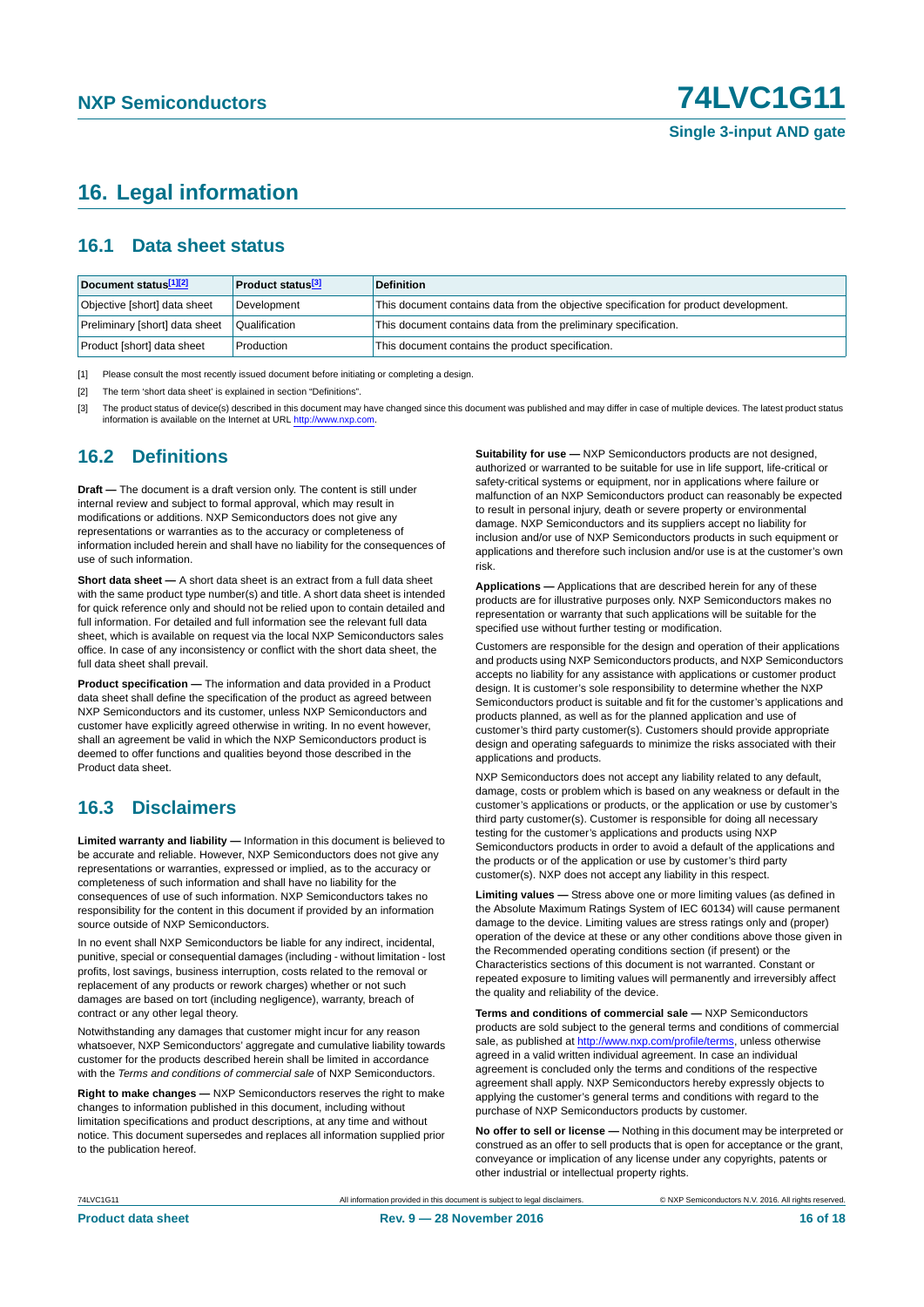# **NXP Semiconductors 74LVC1G11**

#### **Single 3-input AND gate**

**Export control —** This document as well as the item(s) described herein may be subject to export control regulations. Export might require a prior authorization from competent authorities.

**Non-automotive qualified products —** Unless this data sheet expressly states that this specific NXP Semiconductors product is automotive qualified, the product is not suitable for automotive use. It is neither qualified nor tested in accordance with automotive testing or application requirements. NXP Semiconductors accepts no liability for inclusion and/or use of non-automotive qualified products in automotive equipment or applications.

In the event that customer uses the product for design-in and use in automotive applications to automotive specifications and standards, customer (a) shall use the product without NXP Semiconductors' warranty of the product for such automotive applications, use and specifications, and (b) whenever customer uses the product for automotive applications beyond

NXP Semiconductors' specifications such use shall be solely at customer's own risk, and (c) customer fully indemnifies NXP Semiconductors for any liability, damages or failed product claims resulting from customer design and use of the product for automotive applications beyond NXP Semiconductors' standard warranty and NXP Semiconductors' product specifications.

**Translations —** A non-English (translated) version of a document is for reference only. The English version shall prevail in case of any discrepancy between the translated and English versions.

### <span id="page-16-0"></span>**16.4 Trademarks**

Notice: All referenced brands, product names, service names and trademarks are the property of their respective owners.

### <span id="page-16-1"></span>**17. Contact information**

For more information, please visit: **http://www.nxp.com**

For sales office addresses, please send an email to: **salesaddresses@nxp.com**